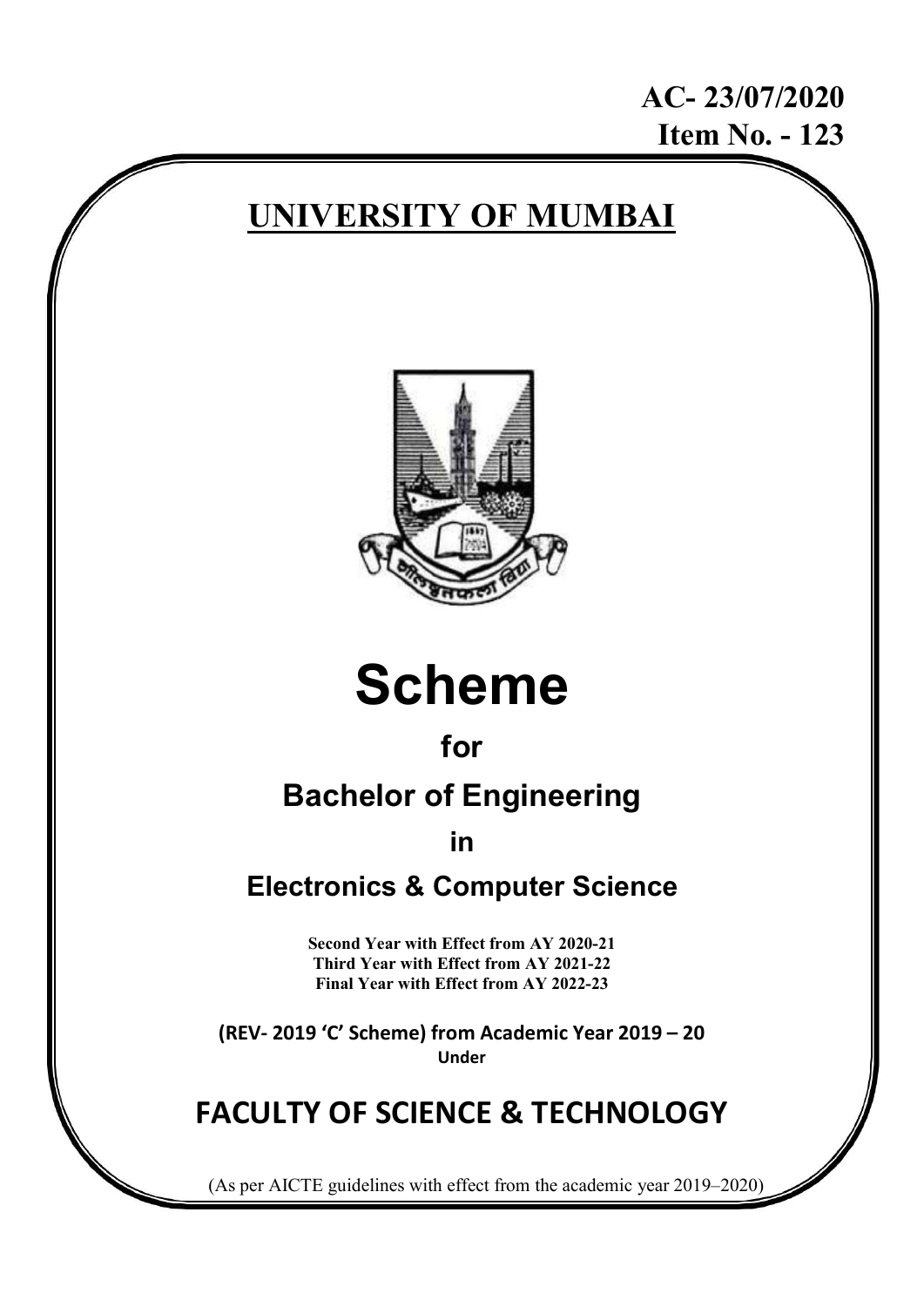## Program Structure for Second Year Electronics and Computer Science UNIVERSITY OF MUMBAI

(With Effect from 2020-2021)

| <b>Course Code</b> | <b>Course Name</b>                       |                | <b>Teaching Scheme</b><br>(Contact Hours) |     | <b>Credits Assigned</b> |                             |                          |              |
|--------------------|------------------------------------------|----------------|-------------------------------------------|-----|-------------------------|-----------------------------|--------------------------|--------------|
|                    |                                          | TH             | <b>PR</b>                                 | Tut | <b>TH</b>               | Pract                       | Tut                      | <b>Total</b> |
| <b>ECC 301</b>     | Engineering Mathematics - III            | $\mathbf{3}$   |                                           | 1   | 3                       |                             |                          | 4            |
| <b>ECC 302</b>     | <b>Electronic Devices</b>                | 3              |                                           |     | 3                       |                             | ۰                        | 3            |
| <b>ECC 303</b>     | Digital Electronics                      | 3              |                                           | ۰   | 3                       |                             | ۰                        | 3            |
| <b>ECC 304</b>     | Data Structures and Algorithms           | 3              |                                           |     | 3                       |                             | $\blacksquare$           | $\mathbf{3}$ |
| <b>ECC 305</b>     | Database Management Systems              | $\overline{3}$ |                                           | ۰   | $\overline{3}$          |                             | $\blacksquare$           | 3            |
| <b>ECL301</b>      | Electronic Devices Lab                   |                | $\overline{2}$                            |     | $\blacksquare$          |                             | ۰                        |              |
| <b>ECL302</b>      | Digital Electronics Lab                  |                | $\overline{2}$                            |     | ۰                       |                             | $\blacksquare$           |              |
| <b>ECL303</b>      | Data Structures and Algorithms<br>Lab    |                | 2                                         |     |                         |                             |                          |              |
| <b>ECL304</b>      | Database Management Systems<br>lab       |                | 2                                         |     |                         |                             | $\overline{\phantom{0}}$ |              |
| <b>ECL305</b>      | Skill-base Lab - OOPM: (C++<br>and Java) |                | 4                                         |     |                         | 2                           |                          |              |
| <b>ECM301</b>      | Mini project - 1A                        |                | 4\$                                       |     | ۰                       | $\mathcal{D}_{\mathcal{L}}$ |                          | 2            |
|                    | <b>Total</b>                             | 15             | 16                                        |     | 15                      | 08                          |                          | 24           |

### Semester III

\$ indicates workload of learner(Not faculty), for mini-project

| Course         | Course                                        | <b>Examination Scheme</b> |                            |               |                    |                             |                          |                          |              |  |
|----------------|-----------------------------------------------|---------------------------|----------------------------|---------------|--------------------|-----------------------------|--------------------------|--------------------------|--------------|--|
| Code           | Name                                          |                           |                            | <b>Theory</b> |                    |                             |                          |                          |              |  |
|                |                                               |                           | <b>Internal Assessment</b> |               | End                | <b>Exam</b>                 |                          |                          |              |  |
|                |                                               | Test 1                    | Test 2                     | $A\mathbf{v}$ | <b>Sem</b><br>Exam | <b>Duration</b><br>(in Hrs) | TW                       | Pract/Oral               | <b>Total</b> |  |
| <b>ECC 301</b> | Engineering<br>Mathematics - III              | 20                        | 20                         | 20            | 80                 | 03                          | 25                       |                          | 125          |  |
| <b>ECC 302</b> | <b>Electronic Devices</b>                     | 20                        | 20                         | 20            | 80                 | 03                          | $\overline{\phantom{a}}$ | $\overline{\phantom{a}}$ | 100          |  |
| <b>ECC 303</b> | <b>Digital Electronics</b>                    | 20                        | 20                         | 20            | 80                 | 03                          | $\overline{\phantom{a}}$ | $\overline{\phantom{a}}$ | 100          |  |
| <b>ECC 304</b> | Data Structures and<br>Algorithms             | 20                        | 20                         | 20            | 80                 | 03                          | ۰                        |                          | 100          |  |
| <b>ECC 305</b> | Database<br>Management<br>Systems             | 20                        | 20                         | 20            | 80                 | 03                          |                          |                          | 100          |  |
| <b>ECL 301</b> | Electronic Devices<br>Lab                     |                           | $\blacksquare$             |               |                    |                             | 25                       | 25                       | 50           |  |
| <b>ECL 302</b> | Digital Electronics<br>Lab                    |                           | -                          |               |                    |                             | 25                       | 25                       | 50           |  |
| <b>ECL 303</b> | Data Structures and<br>Algorithms Lab         |                           | $\overline{\phantom{0}}$   | --            |                    |                             | 25                       | 25                       | 50           |  |
| <b>ECL 304</b> | Database<br>Management<br>systems lab         | $\overline{\phantom{0}}$  | $\overline{\phantom{a}}$   |               |                    | $\overline{\phantom{a}}$    | 25                       | 25                       | 50           |  |
| <b>ECL 305</b> | Skill base Lab -<br>OOPM:<br>$(C++ and Java)$ |                           |                            |               |                    |                             | 50                       |                          | 50           |  |
| <b>ECM301</b>  | Mini Project -1A                              |                           |                            |               |                    |                             | 25                       | 25                       | 50           |  |
|                | <b>Total</b>                                  |                           | -                          | 100           | 400                | -                           | 200                      | 125                      | 825          |  |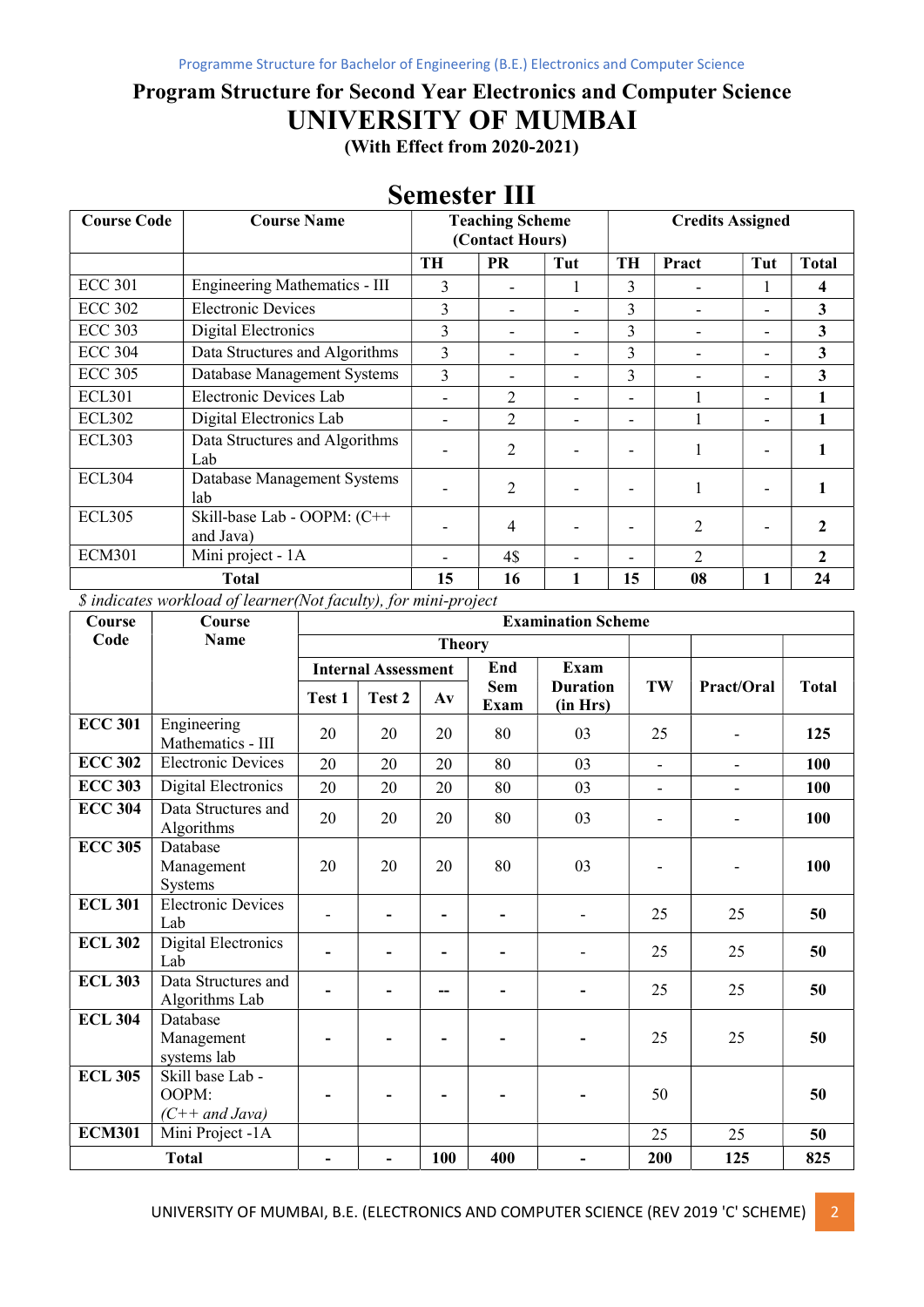#### Program Structure for Second Year Electronics and Computer Science

# UNIVERSITY OF MUMBAI

(With Effect from 2020-2021)

### Semester IV

| Course<br>Code | Course<br>Name                              |           | <b>Teaching Scheme</b><br><b>Credits Assigned</b><br>(Contact Hours) |     |                          |                |     |              |
|----------------|---------------------------------------------|-----------|----------------------------------------------------------------------|-----|--------------------------|----------------|-----|--------------|
|                |                                             | <b>TH</b> | <b>PR</b>                                                            | Tut | <b>TH</b>                | Pract          | Tut | <b>Total</b> |
| <b>ECC 401</b> | Engineering<br>Mathematics - IV             | 3         |                                                                      |     | 3                        |                |     | 4            |
| <b>ECC 402</b> | <b>Electronic Circuits</b>                  | 3         |                                                                      |     | 3                        |                |     | 3            |
| <b>ECC 403</b> | Controls and Instrumentation                | 3         |                                                                      |     | 3                        |                |     | 3            |
| <b>ECC 404</b> | Microprocessors and<br>Microcontrollers     | 3         |                                                                      |     | 3                        |                |     | $\mathbf{3}$ |
| <b>ECC 405</b> | Discrete Structures and<br>Automata Theory  | 3         |                                                                      |     | 3                        |                |     | $\mathbf{3}$ |
| <b>ECL401</b>  | Electronic Circuits Lab                     |           | $\overline{2}$                                                       |     | -                        |                |     | 1            |
| <b>ECL402</b>  | Controls and Instrumentation<br>Lab         |           | $\overline{2}$                                                       |     |                          |                |     |              |
| <b>ECL403</b>  | Microprocessors and<br>Microcontrollers Lab |           | 2                                                                    |     | $\overline{\phantom{0}}$ |                |     |              |
| <b>ECL404</b>  | Skill base Lab:<br>Python programming       |           | $\overline{4}$                                                       |     | $\overline{\phantom{0}}$ | 2              |     | 2            |
| <b>ECM401</b>  | Mini project - 1B                           |           | 4\$                                                                  |     |                          | $\mathfrak{D}$ |     | $\mathbf{2}$ |
|                | <b>Total</b>                                | 15        | 14                                                                   |     | 15                       | 7              | 1   | 23           |

\$ indicates workload of learner(Not faculty), for mini project

| Course<br>Code | <b>Course Name</b>                          | <b>Examination Scheme</b> |                            |                          |                   |                                |                          |                |              |  |
|----------------|---------------------------------------------|---------------------------|----------------------------|--------------------------|-------------------|--------------------------------|--------------------------|----------------|--------------|--|
|                |                                             |                           |                            | <b>Theory</b>            |                   |                                |                          |                |              |  |
|                |                                             |                           | <b>Internal Assessment</b> |                          | End<br><b>Sem</b> | <b>Exam</b><br><b>Duration</b> | TW                       | Pract/<br>Oral | <b>Total</b> |  |
|                |                                             | Test 1                    | Test 2                     | $A\mathbf{v}$            | Exam              | (in Hrs)                       |                          |                |              |  |
| <b>ECC 401</b> | Engineering<br>Mathematics - IV             | 20                        | 20                         | 20                       | 80                | 03                             | 25                       |                | 125          |  |
| <b>ECC 402</b> | <b>Electronic Circuits</b>                  | 20                        | 20                         | 20                       | 80                | 0a3                            | $\overline{\phantom{a}}$ |                | 100          |  |
| <b>ECC 403</b> | Controls and<br>Instrumentation             | 20                        | 20                         | 20                       | 80                | 03                             | $\overline{a}$           |                | 100          |  |
| <b>ECC 404</b> | Microprocessors and<br>Microcontrollers     | 20                        | 20                         | 20                       | 80                | 03                             | $\overline{a}$           |                | 100          |  |
| <b>ECC 405</b> | Discrete structures and<br>Automata Theory  | 20                        | 20                         | 20                       | 80                | 03                             | $\overline{\phantom{a}}$ |                | 100          |  |
| <b>ECL 401</b> | Electronic Circuits Lab                     | $\blacksquare$            | -                          | $\overline{\phantom{0}}$ |                   | $\mathbf{r}$                   | 25                       | 25             | 50           |  |
| <b>ECL 402</b> | Controls and<br>Instrumentation Lab         |                           |                            | $\overline{\phantom{0}}$ | --                |                                | 25                       | 25             | 50           |  |
| <b>ECL 403</b> | Microprocessors and<br>Microcontrollers Lab |                           |                            | --                       |                   |                                | 25                       | 25             | 50           |  |
| <b>ECL 404</b> | Skill-base Lab:<br>Python programming       |                           |                            |                          |                   |                                | 50                       |                | 50           |  |
| <b>ECM 401</b> | Mini-project - 1 B                          |                           |                            |                          |                   |                                | 25                       | 25             | 50           |  |
|                | <b>Total</b>                                |                           |                            | 100                      | 400               |                                | 175                      | 100            | 775          |  |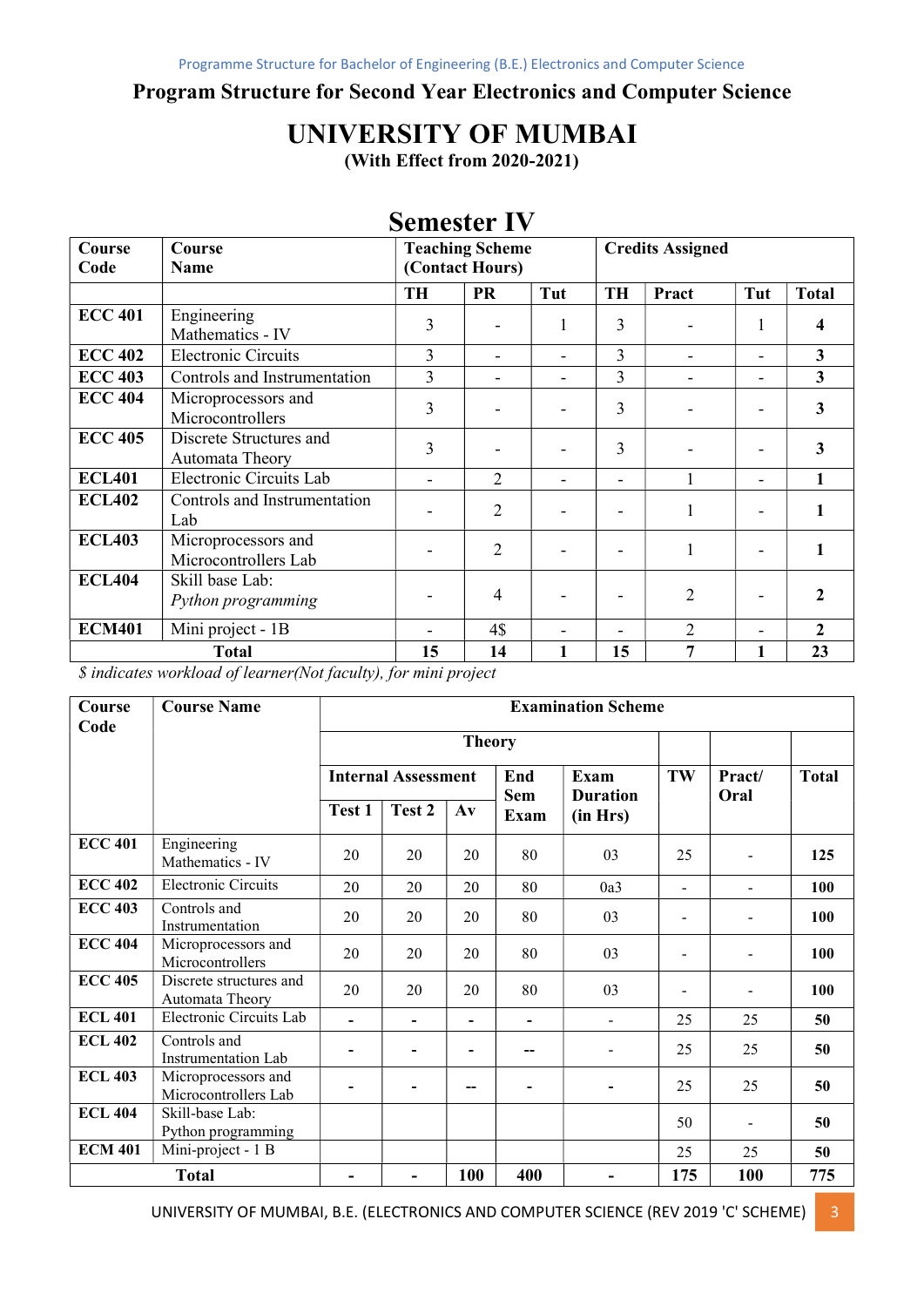# Program Structure for Third Year Electronics and Computer Science UNIVERSITY OF MUMBAI

(With Effect from 2021-2022)

| Course<br>Code             | Course<br><b>Name</b>                            |    | <b>Teaching Scheme</b><br>(Contact Hours) |                              | <b>Credits Assigned</b>  |                             |     |              |
|----------------------------|--------------------------------------------------|----|-------------------------------------------|------------------------------|--------------------------|-----------------------------|-----|--------------|
|                            |                                                  | TH | <b>PR</b>                                 | Tut                          | TH                       | Pract                       | Tut | Total        |
| <b>ECC 501</b>             | Communication Engineering                        | 3  |                                           |                              | 3                        |                             |     | 3            |
| <b>ECC 502</b>             | Computer Organization and<br>Architecture        | 3  |                                           |                              | 3                        |                             |     | 3            |
| <b>ECC 503</b>             | Software Engineering                             | 3  |                                           |                              | 3                        |                             |     | 3            |
| <b>ECC 504</b>             | Web Technologies                                 | 3  |                                           | $\qquad \qquad \blacksquare$ | 3                        |                             |     | 3            |
| <b>ECC</b><br><b>DO501</b> | Department Optional<br>$(Course - I)$            | 3  |                                           |                              | 3                        |                             |     | 3            |
| <b>ECL501</b>              | Communication Engineering Lab                    |    | $\overline{2}$                            |                              |                          |                             |     |              |
| <b>ECL502</b>              | Software Engineering and Web<br>Technologies Lab |    | 2                                         |                              |                          |                             |     |              |
| <b>ECL503</b>              | Department Optional (Course - I)<br>Lab          |    | 2                                         |                              |                          |                             |     |              |
| <b>ECL504</b>              | <b>Business Communication and</b><br>Ethics      |    | $\overline{4}$                            |                              |                          | $\mathfrak{D}$              |     | $\mathbf{2}$ |
| <b>ECM501</b>              | Mini project - 2A                                |    | 4\$                                       |                              | $\overline{\phantom{0}}$ | $\mathcal{D}_{\mathcal{A}}$ |     | $\mathbf{2}$ |
|                            | <b>Total</b>                                     | 15 | 14                                        |                              | 15                       | 7                           |     | 22           |

### Semester V

\*Theory class; \$ indicates workload of learner(Not faculty), for mini-project

| Course<br>Code                | Course<br><b>Name</b>                            | <b>Examination Scheme</b> |                            |                          |                    |                             |                          |                          |              |  |
|-------------------------------|--------------------------------------------------|---------------------------|----------------------------|--------------------------|--------------------|-----------------------------|--------------------------|--------------------------|--------------|--|
|                               |                                                  |                           | <b>Internal Assessment</b> |                          | End                | Exam                        |                          | Pract/                   |              |  |
|                               |                                                  | Test 1                    | Test 2                     | $A\mathbf{v}$            | <b>Sem</b><br>Exam | <b>Duration</b><br>(in Hrs) | TW                       | Oral                     | <b>Total</b> |  |
| <b>ECC 501</b>                | Communication<br>Engineering                     | 20                        | 20                         | 20                       | 80                 | 03                          | $\overline{\phantom{a}}$ |                          | 100          |  |
| <b>ECC 502</b>                | Computer Organization<br>and Architecture        | 20                        | 20                         | 20                       | 80                 | 03                          |                          |                          | 100          |  |
| <b>ECC 503</b>                | Software Engineering                             | 20                        | 20                         | 20                       | 80                 | 03                          | $\blacksquare$           |                          | 100          |  |
| <b>ECC 504</b>                | Web Technologies                                 | 20                        | 20                         | 20                       | 80                 | 03                          | $\overline{\phantom{a}}$ |                          | 100          |  |
| $\operatorname{ECC}$<br>DO501 | Department Level<br>Optional Course - I          | 20                        | 20                         | 20                       | 80                 | 03                          | $\overline{\phantom{a}}$ | $\overline{\phantom{a}}$ | 100          |  |
| <b>ECL501</b>                 | Communication<br>Engineering Lab                 |                           | $\overline{\phantom{0}}$   | $\blacksquare$           |                    |                             | 25                       | 25                       | 50           |  |
| <b>ECL502</b>                 | Software Engineering and<br>Web Technologies lab |                           | -                          | $\blacksquare$           |                    | -                           | 25                       | 25                       | 50           |  |
| <b>ECL503</b>                 | Department Optional<br>Course -I lab             |                           | $\overline{\phantom{0}}$   | $\overline{\phantom{a}}$ |                    | $\blacksquare$              | 25                       | 25                       | 50           |  |
| <b>ECL504</b>                 | <b>Business Communication</b><br>and Ethics      |                           | ۰                          | $\overline{\phantom{a}}$ |                    | $\blacksquare$              | 50                       | $\overline{\phantom{a}}$ | 50           |  |
| <b>ECM501</b>                 | Mini project - 2A                                |                           |                            |                          |                    |                             | 25                       | 25                       | 50           |  |
|                               | <b>Total</b>                                     |                           |                            | 100                      | 400                |                             | 150                      | 100                      | 750          |  |

#### Department Level Optional Couse - I (DO 501):

| 1. Software Testing and Quality Assurance | 3. Information Theory and Coding |
|-------------------------------------------|----------------------------------|
| 2. ASIC Verification                      | 4. Sensors and Applications      |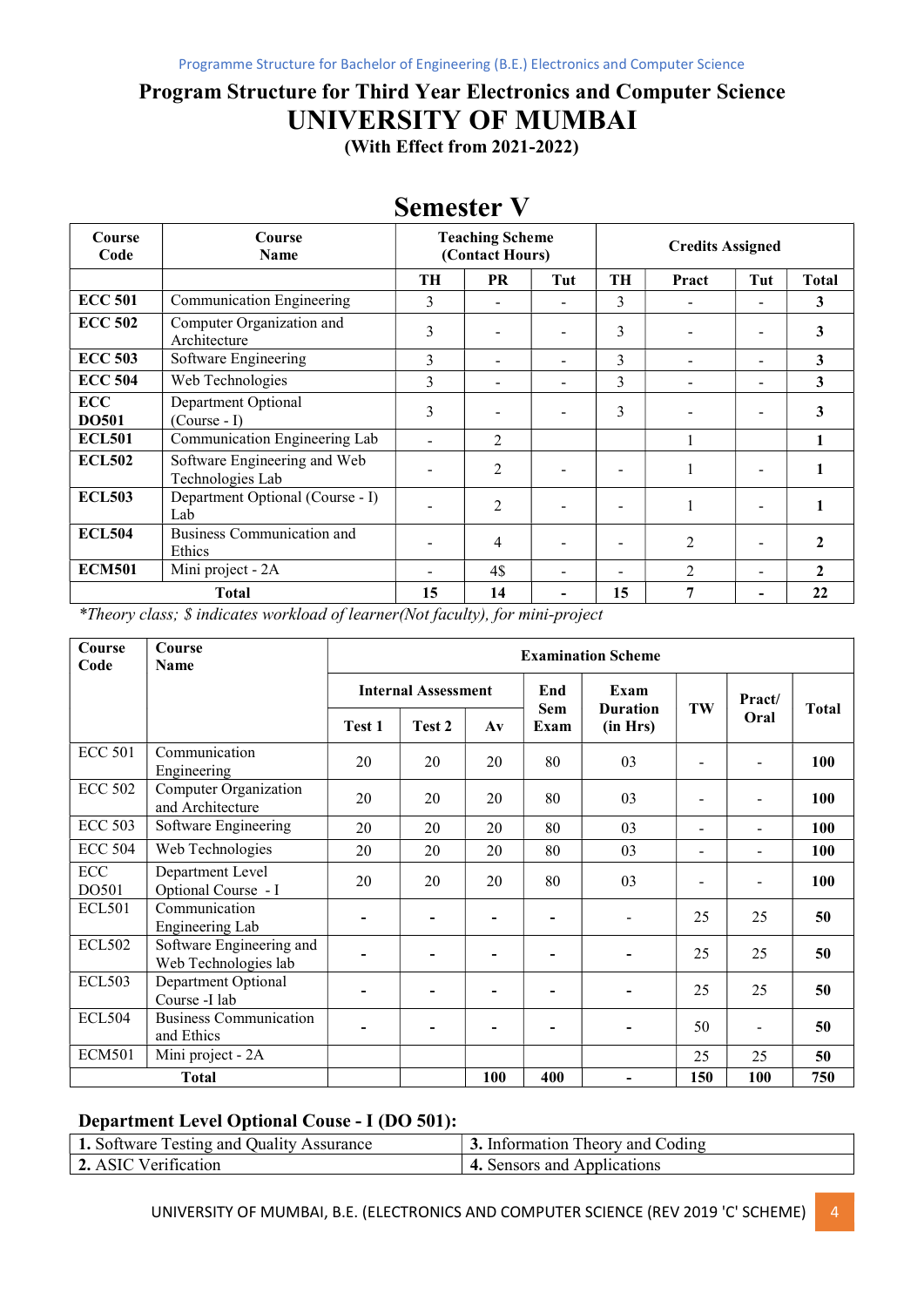### Program Structure for Third Year Electronics and Computer Science UNIVERSITY OF MUMBAI

(With Effect from 2021-2022)

# Semester VI

| Course<br>Code             | Course<br><b>Name</b>                                |    | <b>Teaching Scheme</b><br>(Contact Hours) |     | <b>Credits Assigned</b>  |       |     |              |
|----------------------------|------------------------------------------------------|----|-------------------------------------------|-----|--------------------------|-------|-----|--------------|
|                            |                                                      | TН | <b>PR</b>                                 | Tut | TH                       | Pract | Tut | <b>Total</b> |
| <b>ECC 601</b>             | <b>Embedded Systems and RTOS</b>                     | 3  |                                           |     | 3                        |       |     | 3            |
| <b>ECC 602</b>             | Artificial Intelligence                              | 3  | $\overline{\phantom{0}}$                  | -   | 3                        |       |     | 3            |
| <b>ECC 603</b>             | <b>Computer Networks</b>                             | 3  |                                           | -   | 3                        |       |     | 3            |
| <b>ECC 604</b>             | Data Warehousing and Mining                          | 3  |                                           |     | 3                        |       |     | 3            |
| <b>ECC</b><br><b>DO601</b> | Department Level Optional<br>Course -II              | 3  |                                           |     | 3                        |       |     |              |
| <b>ECL 601</b>             | Embedded Systems Lab                                 |    | 2                                         |     |                          |       |     |              |
| <b>ECL602</b>              | Artificial Intelligence and<br>Computer Networks Lab |    | $\overline{2}$                            |     | $\overline{\phantom{0}}$ |       |     |              |
| <b>ECL603</b>              | Data Warehousing and Mining<br>Lab                   |    | 2                                         |     | $\overline{\phantom{a}}$ |       |     |              |
| <b>ECL 604</b>             | Skill base Lab: (DLO-II) Lab                         |    | 4                                         |     | $\overline{\phantom{a}}$ |       |     | 2            |
| <b>ECM601</b>              | Mini Project 2B                                      |    | 4\$                                       | -   | ۰                        | C     |     | 2            |
|                            | <b>Total</b>                                         | 15 | 14                                        |     | 15                       |       |     | 22           |

\$ indicates workload of learner(Not faculty), for mini-project

| <b>Course</b>              | Course<br><b>Name</b>                                   |        | <b>Examination Scheme</b>  |                          |                   |                         |                          |        |              |  |  |
|----------------------------|---------------------------------------------------------|--------|----------------------------|--------------------------|-------------------|-------------------------|--------------------------|--------|--------------|--|--|
| Code                       |                                                         |        | <b>Internal Assessment</b> |                          | End<br><b>Sem</b> | Exam<br><b>Duration</b> | TW                       | Pract/ | <b>Total</b> |  |  |
|                            |                                                         | Test 1 | Test 2                     | $A\mathbf{v}$            | Exam              | (in Hrs)                |                          | Oral   |              |  |  |
| <b>ECC</b><br>601          | Embedded Systems and<br><b>RTOS</b>                     | 20     | 20                         | 20                       | 80                | 03                      |                          |        | 100          |  |  |
| <b>ECC</b><br>602          | Artificial Intelligence                                 | 20     | 20                         | 20                       | 80                | 03                      | $\overline{\phantom{a}}$ |        | 100          |  |  |
| <b>ECC</b><br>603          | <b>Computer Networks</b>                                | 20     | 20                         | 20                       | 80                | 03                      | $\overline{\phantom{a}}$ |        | 100          |  |  |
| <b>ECC</b><br>604          | Data Warehousing and<br>Mining                          | 20     | 20                         | 20                       | 80                | 03                      | $\overline{\phantom{a}}$ |        | 100          |  |  |
| <b>ECC</b><br><b>DO601</b> | Department Level<br>Optional Course -II                 | 20     | 20                         | 20                       | 80                | 03                      | ٠                        |        | 100          |  |  |
| <b>ECL 601</b>             | Embedded Systems Lab                                    | -      | $\overline{\phantom{a}}$   | $\overline{\phantom{a}}$ | $\blacksquare$    | ۰                       | 25                       | 25     | 50           |  |  |
| <b>ECL602</b>              | Artificial Intelligence<br>and Computer Networks<br>Lab |        |                            | $\blacksquare$           |                   |                         | 25                       | 25     | 50           |  |  |
| <b>ECL603</b>              | Data Warehousing and<br>Mining Lab                      |        |                            |                          |                   |                         | 25                       | 25     | 50           |  |  |
| <b>ECL 604</b>             | Skill base Lab: (DLO-II)<br>Lab                         |        | $\overline{\phantom{a}}$   | $\overline{\phantom{a}}$ | $\blacksquare$    |                         | 50                       |        | 50           |  |  |
| <b>ECM601</b>              | Mini Project - 2B                                       |        |                            |                          |                   |                         | 25                       | 25     | 50           |  |  |
|                            | <b>Total</b>                                            |        |                            | 100                      | 400               |                         | 150                      | 100    | 750          |  |  |

#### Department Level Optional Couse - II (DO 601):

| . Machine .<br>earning           | 3.<br><b>Processing</b><br>Jigital.<br>Sional       |
|----------------------------------|-----------------------------------------------------|
| -<br>. Industrial.<br>vutomation | Jesign<br>$\Delta$<br><b>Product</b><br>Llectronic. |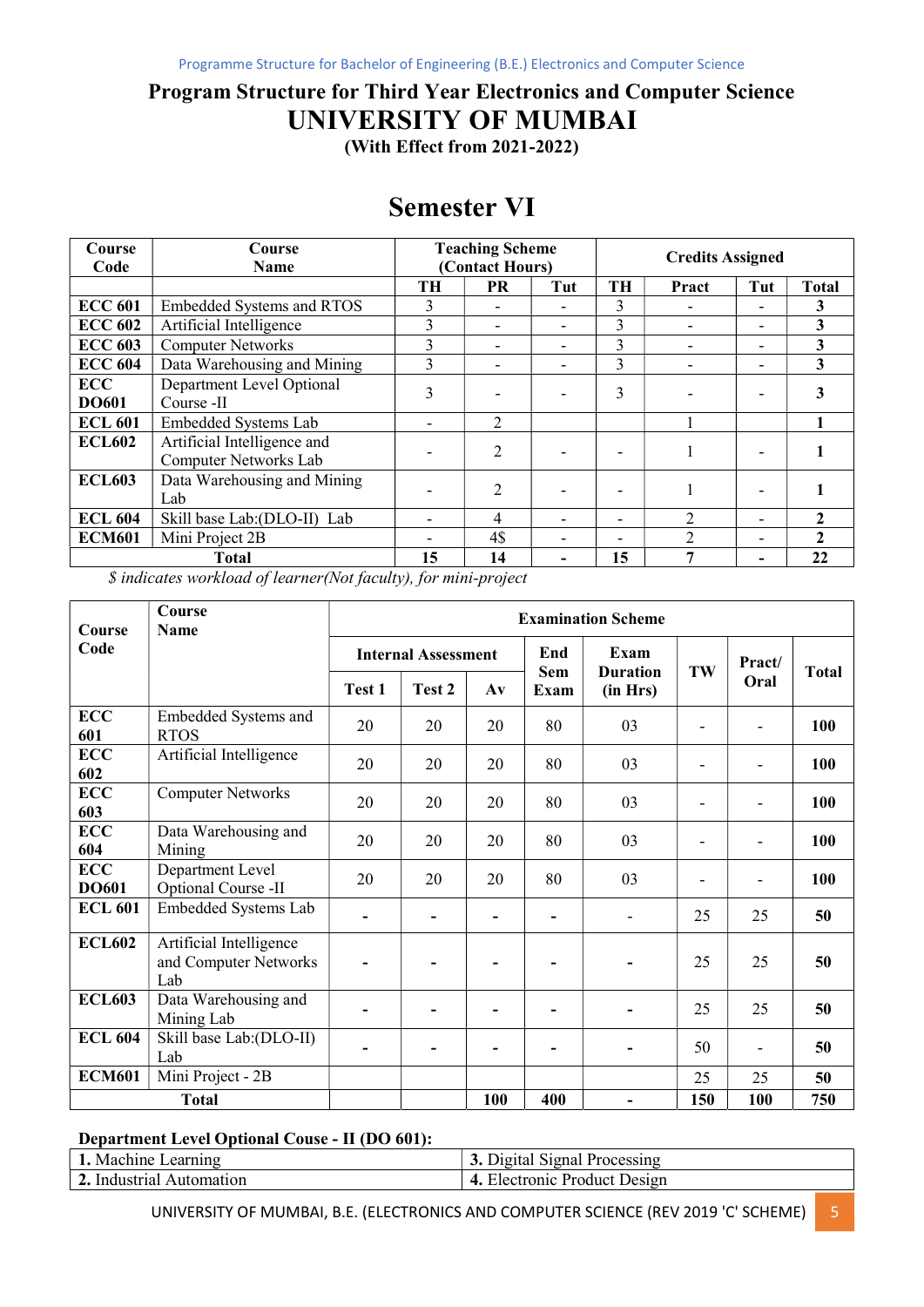### Program Structure for Final Year Electronics and Computer Science UNIVERSITY OF MUMBAI

(With Effect from 2022-2023)

| Course<br>Code             | Course<br><b>Name</b>                         |           | <b>Teaching Scheme</b><br>(Contact Hours) |     | <b>Credits Assigned</b> |       |     |              |
|----------------------------|-----------------------------------------------|-----------|-------------------------------------------|-----|-------------------------|-------|-----|--------------|
|                            |                                               | <b>TH</b> | <b>PR</b>                                 | Tut | <b>TH</b>               | Pract | Tut | <b>Total</b> |
| <b>ECC 701</b>             | <b>VLSI</b> Design                            | 3         |                                           |     | 3                       |       |     | 3            |
| <b>ECC 702</b>             | Internet of Things                            | 3         | -                                         |     | 3                       |       |     | 3            |
| <b>ECC</b><br><b>DO701</b> | Department Level Optional<br>Course - III     | 3         |                                           |     | 3                       |       |     | 3            |
| <b>ECC</b><br>DO702        | Department Level Optional<br>Course - IV      | 3         |                                           |     | 3                       |       |     | 3            |
| <b>ECC</b><br><b>IO701</b> | Institute Level Optional Course<br>- I        | 3         |                                           |     | 3                       |       |     | 3            |
| <b>ECL701</b>              | VLSI Design Lab                               |           | $\overline{2}$                            |     |                         |       |     |              |
| <b>ECL702</b>              | Internet of Things Lab                        |           | $\overline{2}$                            |     |                         |       |     |              |
| <b>ECL703</b>              | Department Level Optional<br>Course - III Lab |           | 2                                         |     |                         |       |     |              |
| <b>ECP701</b>              | Major Project - I                             |           | 6                                         |     |                         | 3     |     | 3            |
|                            | <b>Total</b>                                  | 15        | 12                                        |     | 15                      | 6     |     | 21           |

|                            | Course                                           | <b>Examination Scheme</b>  |                          |                |                    |                             |     |        |              |
|----------------------------|--------------------------------------------------|----------------------------|--------------------------|----------------|--------------------|-----------------------------|-----|--------|--------------|
| Course                     | <b>Name</b>                                      | <b>Internal Assessment</b> |                          |                | End                | Exam                        |     | Pract/ |              |
| Code                       |                                                  | Test 1                     | Test 2                   | $A\mathbf{v}$  | <b>Sem</b><br>Exam | <b>Duration</b><br>(in Hrs) | TW  | Oral   | <b>Total</b> |
| <b>ECC</b><br>701          | <b>VLSI</b> Design                               | 20                         | 20                       | 20             | 80                 | 03                          |     |        | 100          |
| <b>ECC</b><br>702          | Internet of Things                               | 20                         | 20                       | 20             | 80                 | 03                          |     |        | 100          |
| <b>ECC</b><br>DO701        | Department Level<br>Optional Course - III        | 20                         | 20                       | 20             | 80                 | 03                          |     |        | 100          |
| <b>ECC</b><br>DO702        | Department Level<br>Optional Course - IV         | 20                         | 20                       | 20             | 80                 | 03                          |     |        | 100          |
| <b>ECC</b><br><b>IO701</b> | Institute Level Optional<br>Course - I           | 20                         | 20                       | 20             | 80                 | 03                          |     |        | 100          |
| <b>ECL701</b>              | <b>VLSI</b> Design Lab                           | $\blacksquare$             |                          | $\blacksquare$ | ۳                  | $\overline{\phantom{a}}$    | 25  | 25     | 50           |
| <b>ECL702</b>              | Internet of Things Lab                           | ۰                          |                          | ۰              |                    |                             | 25  | 25     | 50           |
| <b>ECL703</b>              | Department Level<br>Optional Course - III<br>Lab |                            |                          |                |                    |                             | 25  | 25     | 50           |
| <b>ECP701</b>              | Major Project - I                                | $\blacksquare$             | $\overline{\phantom{0}}$ |                |                    |                             | 50  |        | 50           |
| <b>Total</b>               |                                                  |                            |                          | 100            | 400                |                             | 125 | 75     | 700          |

#### Department Level Optional Courses:

| <b>Department Level Optional Course -III (DO701)</b> | <b>Department Level Optional Course -IV (DO702)</b> |  |  |  |  |  |
|------------------------------------------------------|-----------------------------------------------------|--|--|--|--|--|
| 1. Deep Learning                                     | 1. Cloud Computing                                  |  |  |  |  |  |
| 2. Image Processing                                  | 2. Mobile Communication                             |  |  |  |  |  |
| 3. Big Data Analytics                                | 3. Cyber Security                                   |  |  |  |  |  |
| 4. Advanced Database Management Systems              | 4. BlockChain Technology                            |  |  |  |  |  |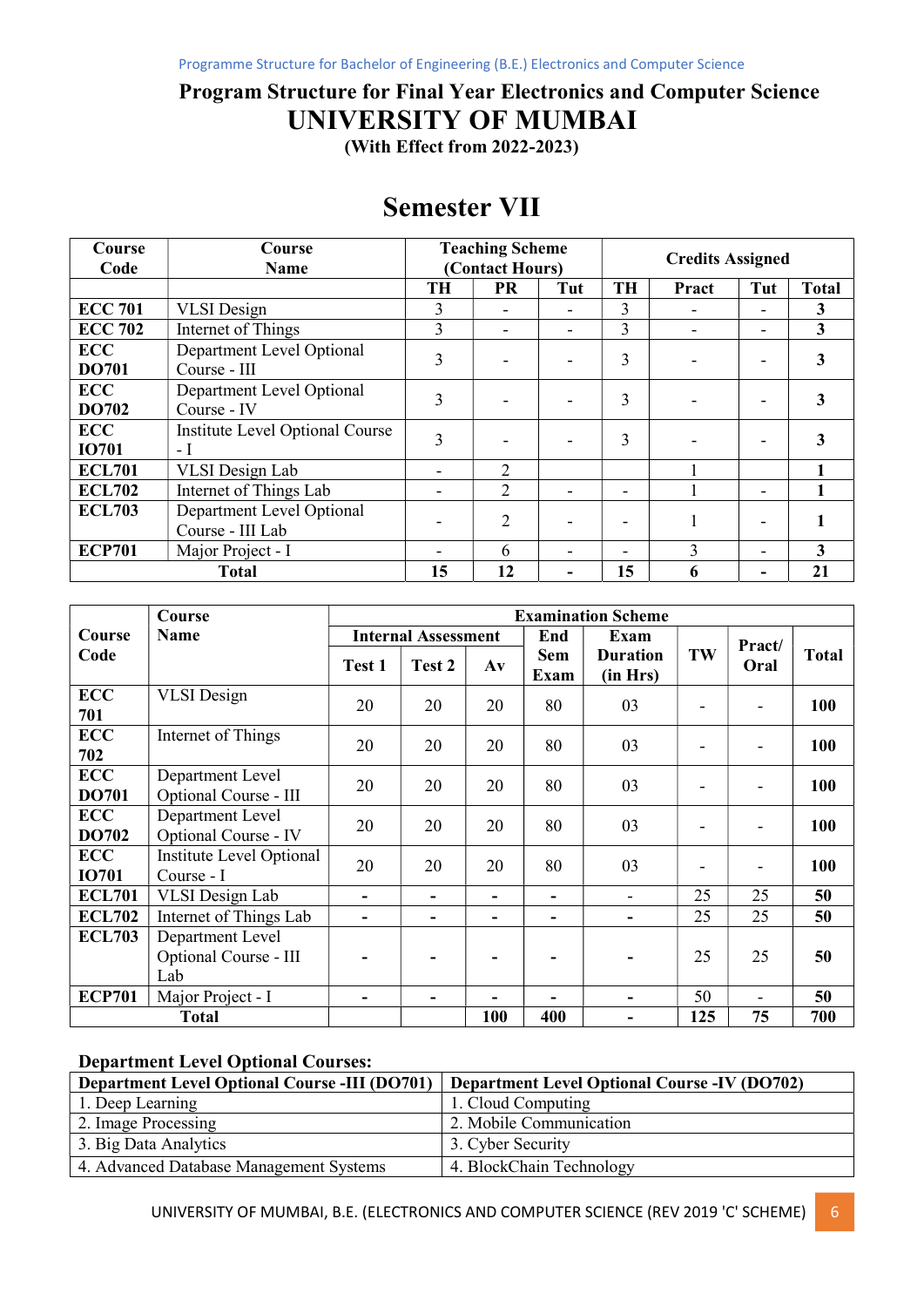## Program Structure for Final Year Electronics and Computer Science UNIVERSITY OF MUMBAI

(With Effect from 2022-2023)

# Semester VIII

| Course<br>Code             | Course<br>Name                                 | <b>Teaching Scheme</b><br>(Contact Hours) |           | <b>Credits Assigned</b> |           |       |     |              |
|----------------------------|------------------------------------------------|-------------------------------------------|-----------|-------------------------|-----------|-------|-----|--------------|
|                            |                                                | <b>TH</b>                                 | <b>PR</b> | Tut                     | <b>TH</b> | Pract | Tut | <b>Total</b> |
| <b>ECC 801</b>             | Robotics                                       | 3                                         |           |                         | 3         |       |     | 3            |
| <b>ECC</b><br><b>DO801</b> | Department Level Optional<br>Course -V         | 3                                         |           |                         | 3         |       |     | 3            |
| <b>ECC</b><br><b>DO802</b> | Department Level Optional<br>Course -VI        | 3                                         |           |                         | 3         |       |     | 3            |
| <b>ECC</b><br><b>IO801</b> | <b>Institute Level Optional Course</b><br>- II | 3                                         |           |                         | 3         |       |     | 3            |
| <b>ECL 801</b>             | Robotics Lab                                   | $\qquad \qquad \blacksquare$              | 2         |                         |           |       | -   |              |
| <b>ECL 802</b>             | Department Level Optional<br>Course - V Lab    |                                           | 2         |                         |           |       |     |              |
| <b>ECP 801</b>             | Major Project II                               |                                           | 12        |                         |           | 6     |     | 6            |
| <b>Total</b>               |                                                | 12                                        | 16        |                         | 12        | 8     |     | 20           |

|                            | Course                                         | <b>Examination Scheme</b>  |                          |               |                          |                             |                              |        |       |
|----------------------------|------------------------------------------------|----------------------------|--------------------------|---------------|--------------------------|-----------------------------|------------------------------|--------|-------|
| Course                     | <b>Name</b>                                    | <b>Internal Assessment</b> |                          |               | End                      | Exam                        |                              | Pract/ |       |
| Code                       |                                                | Test 1                     | Test 2                   | $A\mathbf{v}$ | Sem<br>Exam              | <b>Duration</b><br>(in Hrs) | TW                           | Oral   | Total |
| <b>ECC 801</b>             | Robotics                                       | 20                         | 20                       | 20            | 80                       | 03                          | $\qquad \qquad \blacksquare$ |        | 100   |
| <b>ECC</b><br><b>DO801</b> | Department Level<br>Optional Course -V         | 20                         | 20                       | 20            | 80                       | 03                          |                              |        | 100   |
| <b>ECC</b><br><b>DO802</b> | Department Level<br>Optional Course -VI        | 20                         | 20                       | 20            | 80                       | 03                          | $\blacksquare$               |        | 100   |
| <b>ECC</b><br><b>IO801</b> | Institute Level Optional<br>Course - II        | 20                         | 20                       | 20            | 80                       | 03                          | $\blacksquare$               |        | 100   |
| <b>ECL 801</b>             | Robotics Lab                                   | $\blacksquare$             |                          |               | $\overline{\phantom{a}}$ | 03                          | 25                           | 25     | 50    |
| <b>ECL 802</b>             | Department Level<br>Optional Course - V<br>Lab |                            |                          |               | $\overline{\phantom{0}}$ |                             | 25                           | 25     | 50    |
| <b>ECP 801</b>             | Major Project II                               | $\blacksquare$             | $\overline{\phantom{a}}$ |               | -                        |                             | 50                           | 100    | 150   |
|                            | <b>Total</b>                                   |                            |                          | 80            | 320                      |                             | 100                          | 150    | 650   |

#### Department Level Optional Courses:

| <b>Department Level Optional Course -V (DO801)</b> | Department Level Optional Course -VI (DO802) |
|----------------------------------------------------|----------------------------------------------|
| 1. MEMS Technology                                 | 1. Advanced Networking Technologies          |
| 2. Natural Language Processing                     | 2. Multimedia and Virtual Reality            |
| 3. 3-D Printing and Design                         | 3. Quantum Computing                         |
| 4. Advanced Algorithms                             | 4. System Security                           |